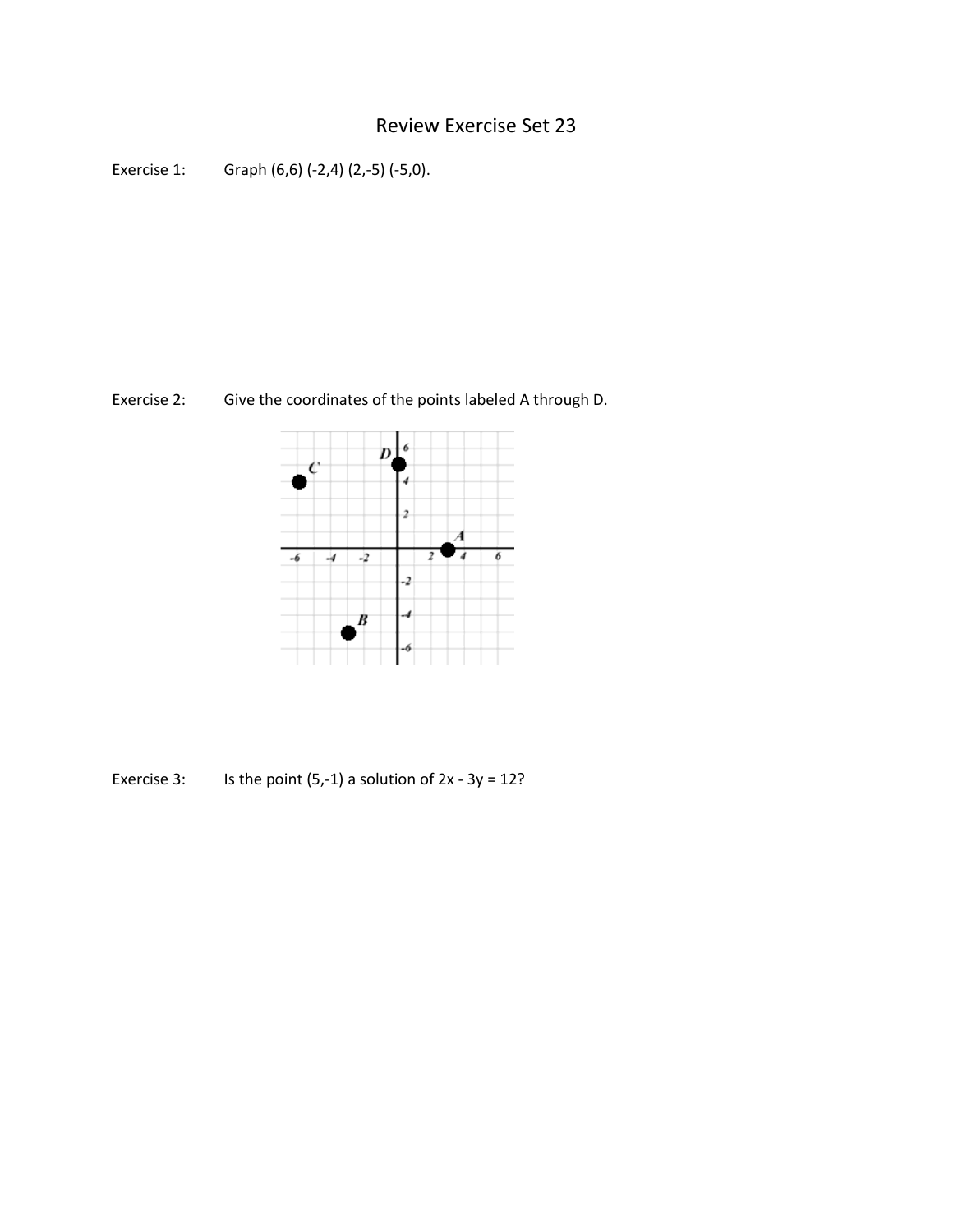Exercise 4: Find the ordered-pair solutions for the expression -x -  $2y = 0$  when x = -4, 0, and 4. Graph the ordered pairs on the same graph.

Exercise 5: Find the ordered-pair solutions for the expression  $2x + y = 4$  when  $x = 0$ , 2, and 4. Graph the ordered pairs on the same graph.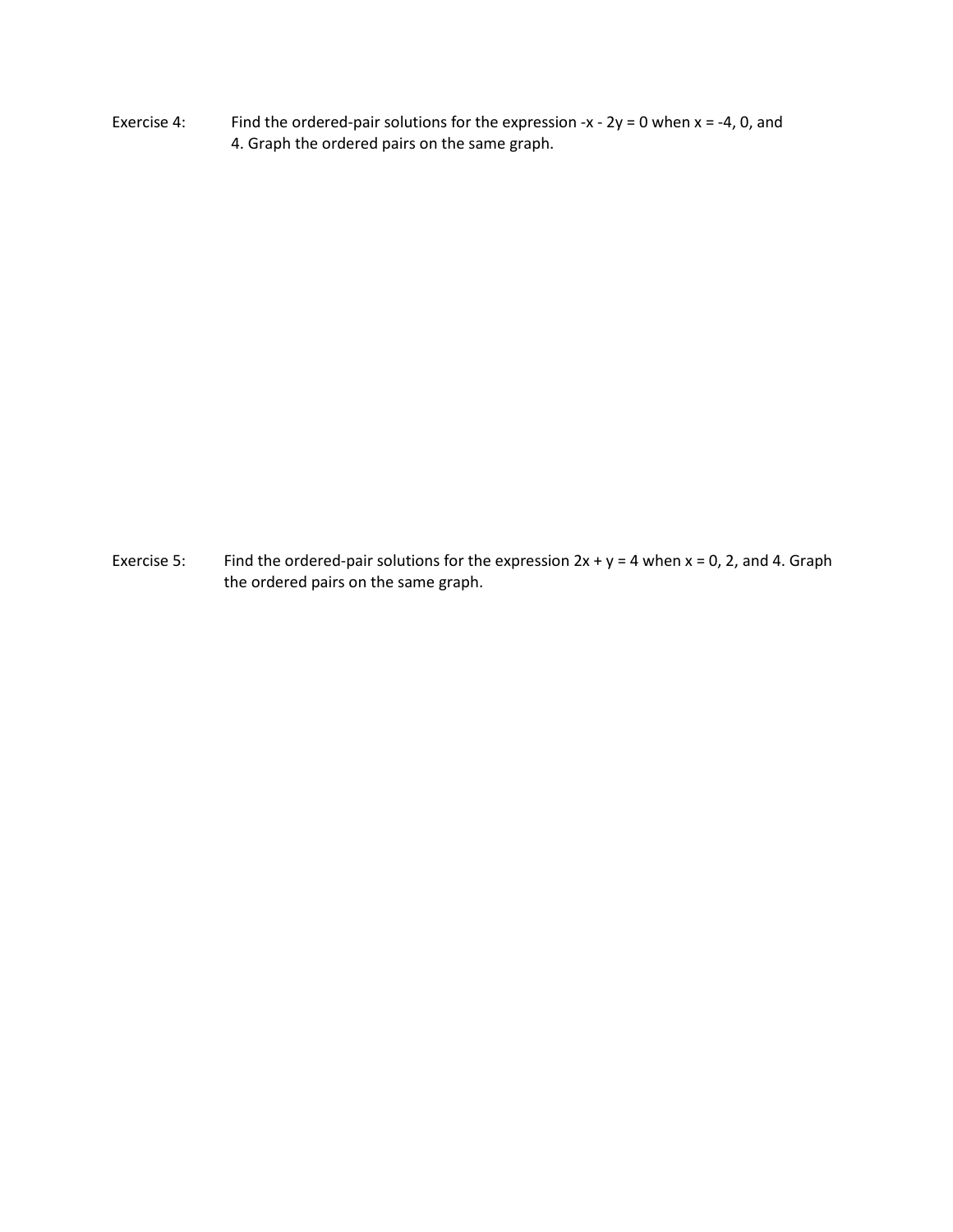## Review Exercise Set 23 Answer Key



Exercise 1: Graph (6,6) (-2,4) (2,-5) (-5,0).

Exercise 2: Give the coordinates of the points labeled A through D.



**A: (3,0) B: (-3, -5) C: (-6, 4) D: (0, 5)**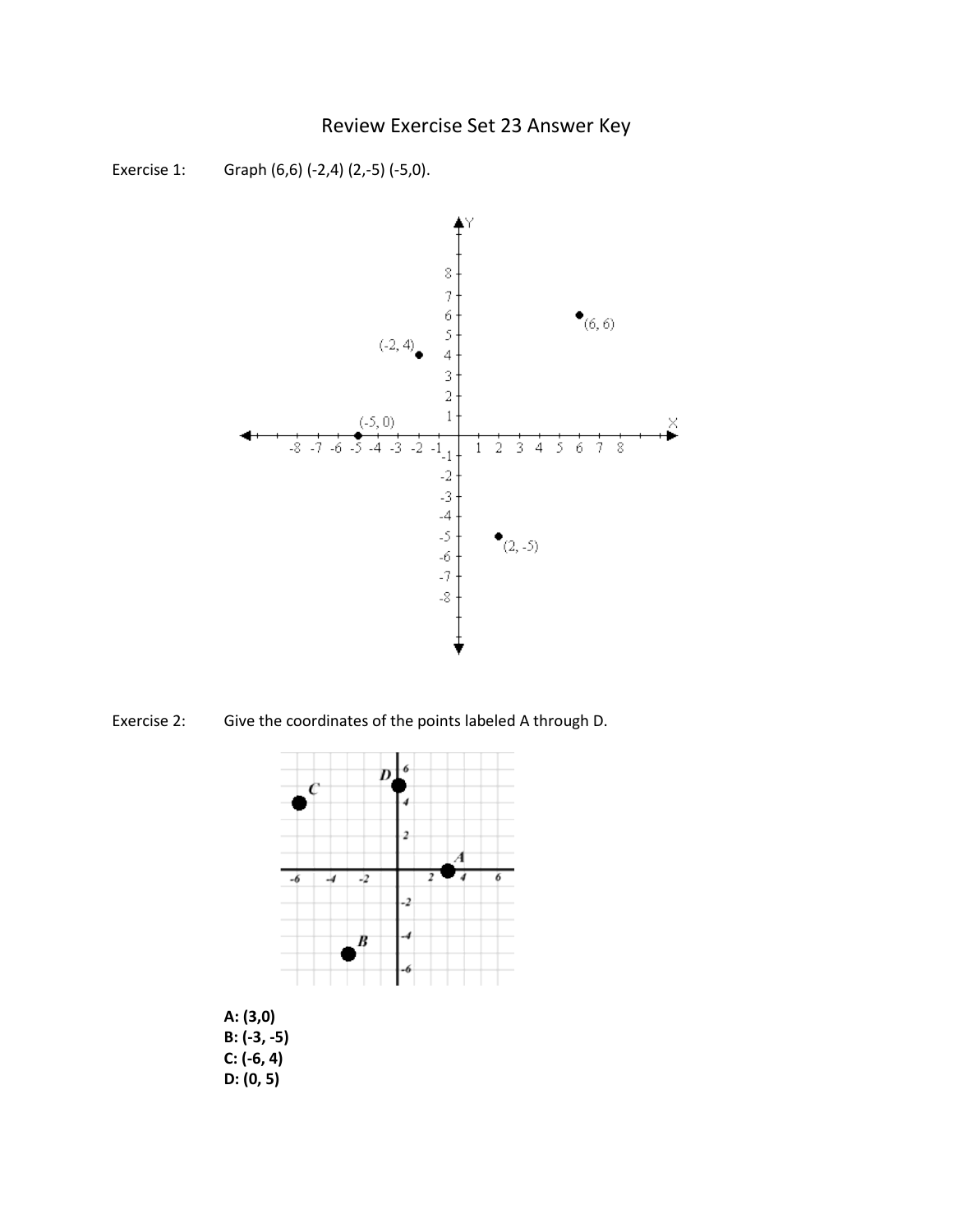Exercise 3: Is the point  $(5,-1)$  a solution of  $2x - 3y = 12$ ?

To determine if the point is a solution, we will substitute the given values for x and y into the equation.

$$
2x - 3y = 12
$$
  
2(5) - 3(-1) = 12  
10 + 3 = 12  
13 = 12 False

**Since we obtain a false statement (5, -1) is not a solution of 2x - 3y = 12.**

Exercise 4: Find the ordered-pair solutions for the expression -x -  $2y = 0$  when x = -4, 0, and 4. Graph the ordered pairs on the same graph.

> Substitute the given values for x into the equation to determine the corresponding y values.

 $x = -4$ 

 $-x - 2y = 0$  $-(-4) - 2y = 0$  $4 - 2y = 0$  $-2y = -4$  $y = 2$ 

ordered pair is (-4, 2)

## $x = 0$

 $-x - 2y = 0$  $-(0) - 2y = 0$  $0 - 2y = 0$  $-2y = 0$  $y = 0$ 

ordered pair is (0, 0)

## $x = 4$

 $-x - 2y = 0$  $-(4) - 2y = 0$  $-4 - 2y = 0$  $-2y = 4$  $y = -2$ 

ordered pair is (4, -2)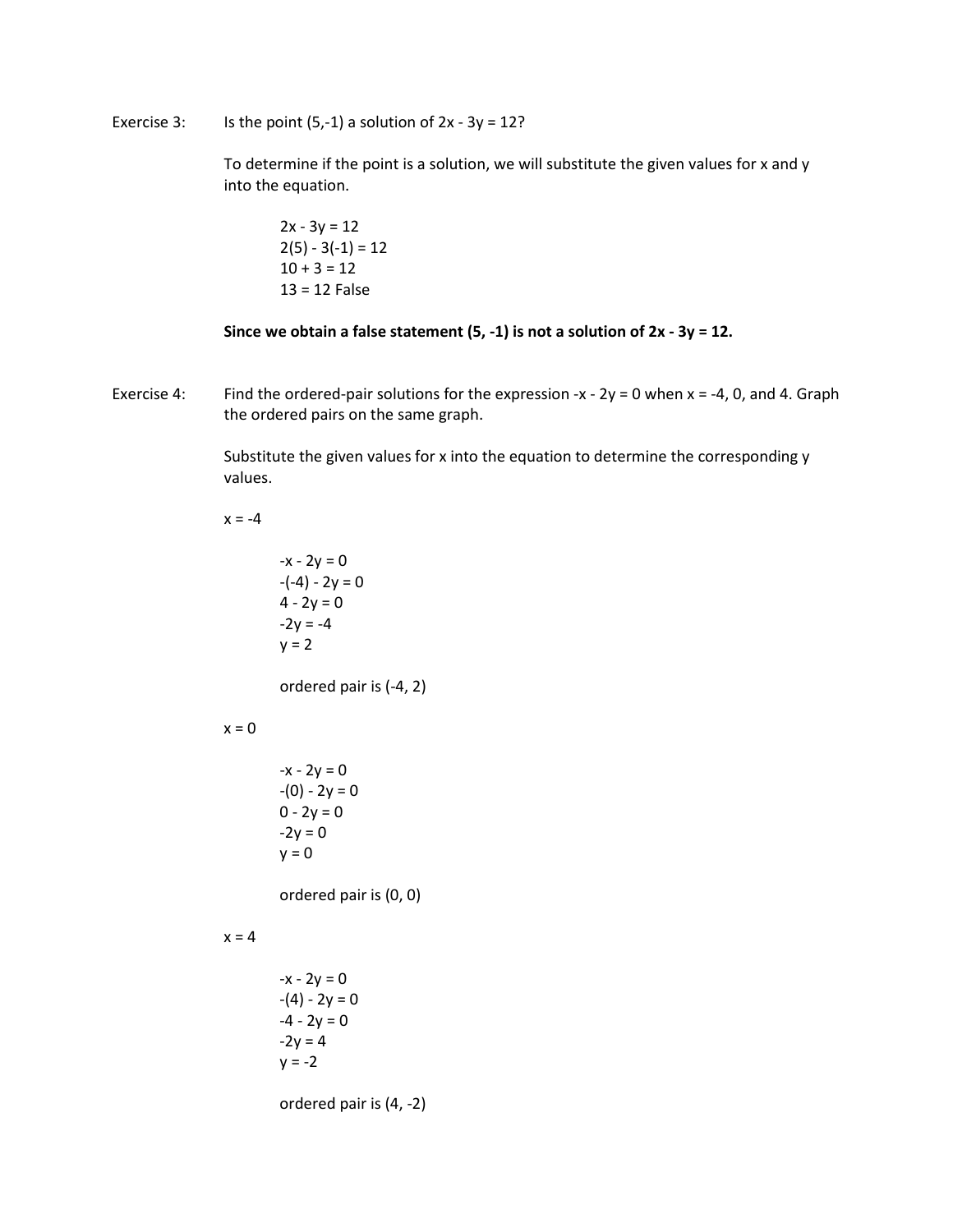Graph the ordered pairs



Exercise 5: Find the ordered-pair solutions for the expression  $2x + y = 4$  when  $x = 0$ , 2, and 4. Graph the ordered pairs on the same graph.

> Substitute the given values for x into the equation to determine the corresponding y values.

 $x = 0$ 

 $2x + y = 4$  $2(0) + y = 4$  $0 + y = 4$  $y = 4$ 

ordered pair is (0, 4)

 $x = 2$ 

 $2x + y = 4$  $2(2) + y = 4$  $4 + y = 4$  $y = 0$ 

ordered pair is (2, 0)